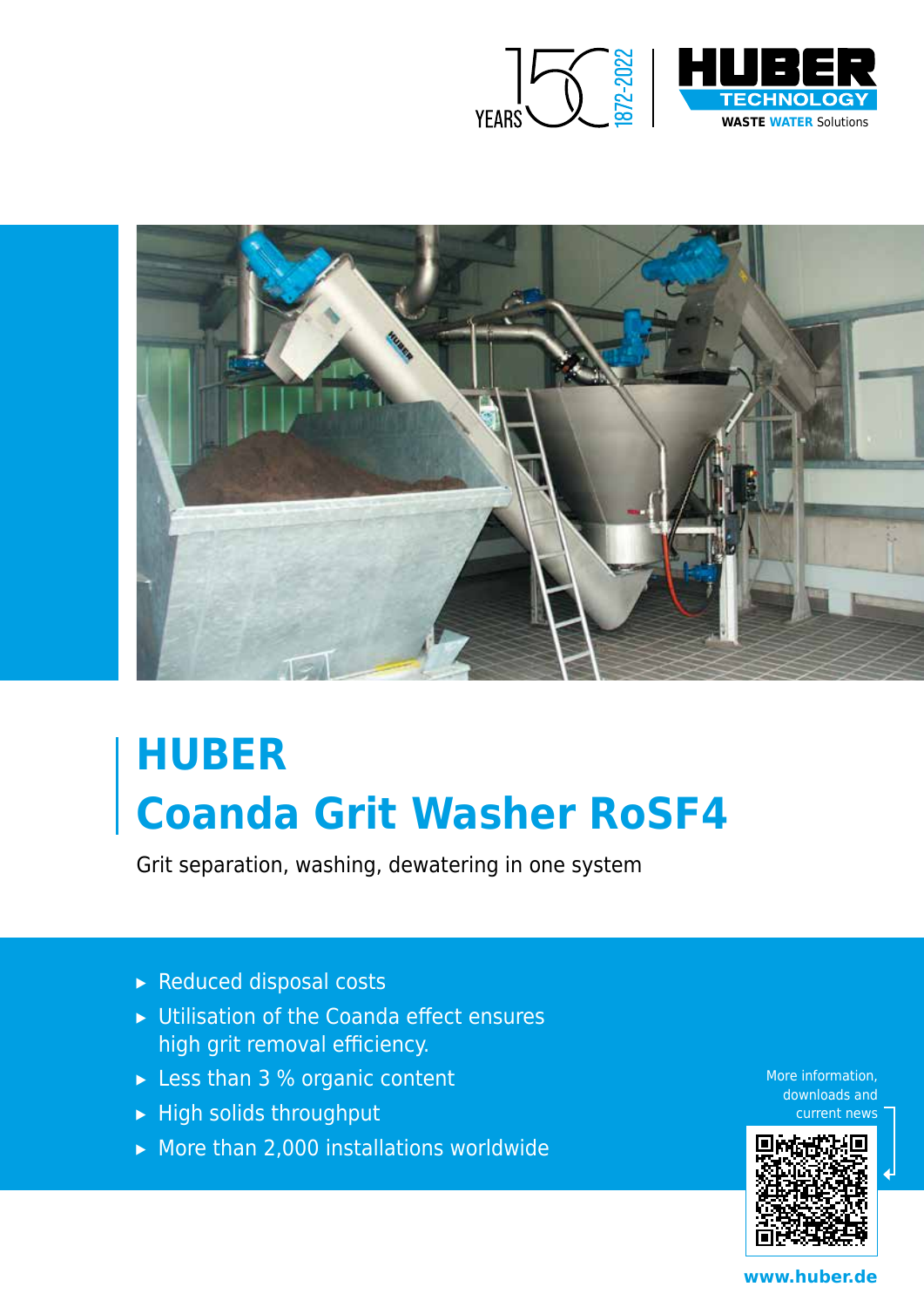## **The situation**

#### **Grit from grit traps of wastewater treatment plants**

The grit contained in the wastewater is usually removed in grit traps by gravity or centrifugal force to protect downstream equipment. Various different grit trap systems are available for this purpose which however separate not only the grit but frequently also many of the organic particles, dependent upon the hydraulic load (inflow). The separated particles are then pumped from the grit trap to a grit classifying unit (screw or pilgrim step classifier) which remove the solids from the flow without any differentiation. As a result, the loss on ignition of the classified grit trap material varies from 10 % to 80 % depending on the screen bar spacing and inflow. The water content of the grit trap material is accordingly high (50 - 80 %).

The result are inevitably high costs for removal, transport and disposal, and in addition very bad hygienic conditions.

#### **Grit from sewer systems, gully waste, road refuse**

These raw materials are more or less contaminated with organics (sludge, leaves, etc.), but they contain also foreign matter that is similar to domestic waste (such as cans, screenings, stones, etc.), and a considerable amount of water. Additionally, the individual raw materials (grit, organics, foreign matter) vary seasonally so that their loss on ignition will range from 5 % to 80 % and their water content from 40 % to 90 %.

This results in inevitably high costs for dewatering, removal, transport and disposal.



*Flow diagram of a HUBER Coanda Grit Washer RoSF4.*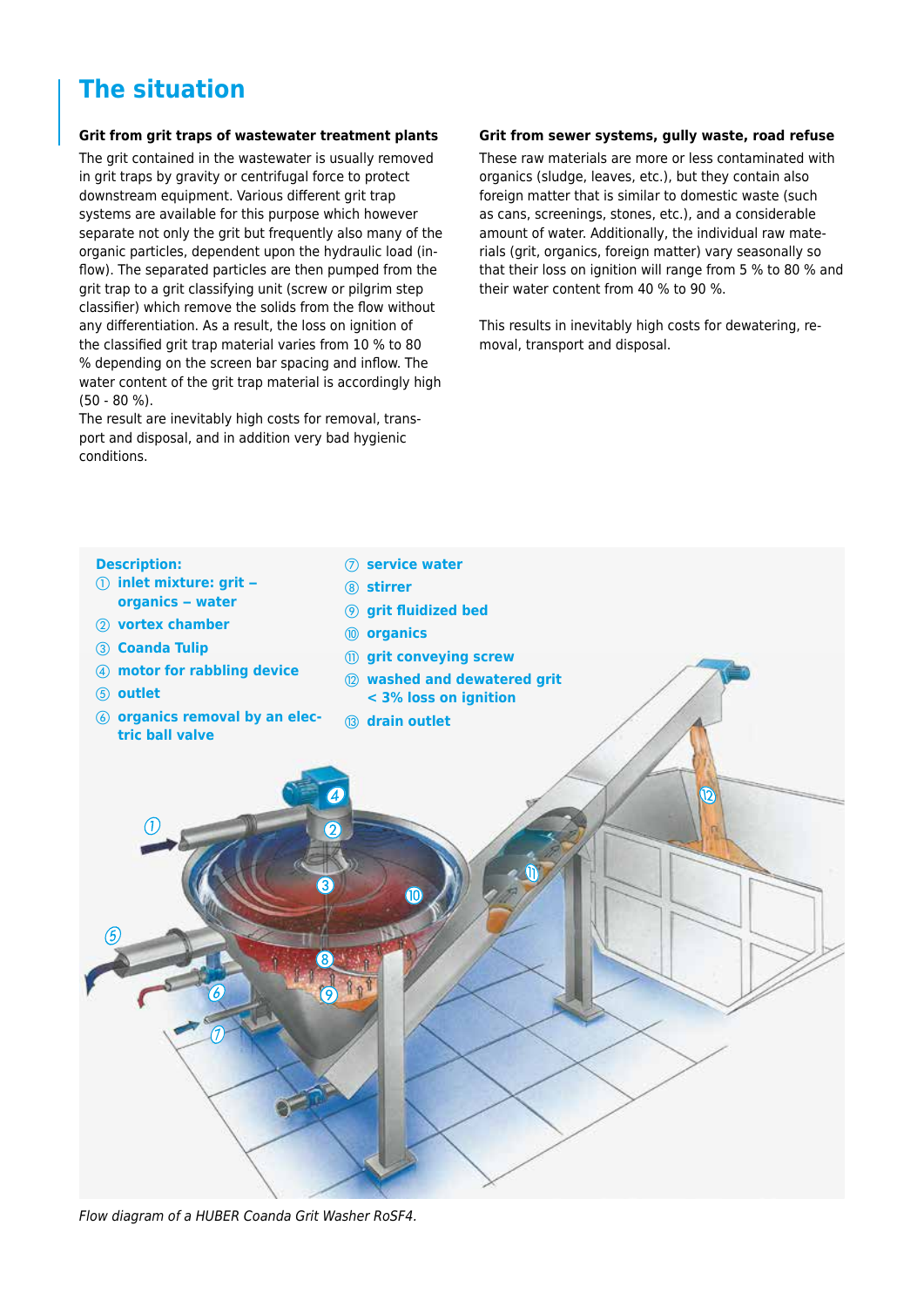#### **Design and function Classifying and washing in one system**

The HUBER Coanda Grit Washer RoSF4 combines grit classifying and grit washing in a single and compact unit. By using the Coanda effect the process of classifying can be combined with the process of sorting to ensure a continuously high separation efficiency and outstanding washing performance.

#### **Coanda effect for excellent grit classifying**

A mixture of grit, organics and water is fed through a vortex chamber where a fast spinning rotational movement is generated. The mixture then flows down through a trumpet-shaped Coanda Tulip.

The flow is diverted along the curved inner surface of the Coanda Tulip by the Coanda effect that a liquid flow is adhering to the contour of a curved surface. The flow is thus smoothly, without generation of eddies, diverted from a fast rotating vertical direction to a gradually slower rotating horizontal direction. The diagram shows the high flow velocity (red vectors) along the inner surface of the Coanda Tulip, the moderate radial velocity (green vectors) underneath the water surface and the again high velocity at the weir. The solids contained in the flow (grit particles, organic material) are then separated due to the flow diversion combined with flow velocity reduction, dependent upon the particle settling velocity, and sink down to the bottom portion of the tank. The excellent flow pattern in the HUBER Coanda Grit Washer RoSF4 leads to  $a > 95$  % separation of 0.20 – 0.25 mm diameter grit particles.

The separation degree depends on the settling velocity of the solids to be separated (due to the influence of particle density and size) so that also organic material will be separated.

#### **Fluidised bed for outstanding grit washing**

The separated grit is then washed, i.e. attached organic matter is separated from the mineral grit particles. This takes place in the bottom portion of the HUBER Coanda Grit Washer RoSF4 where a fluidised grit bed is generated. Wash water is fed into a bottom chamber that is separated from the grit washer tank by a perforated plate and a perforated rubber diaphragm. The wash water flows upwards through the diaphragm and is evenly distributed over the bottom of the tank thus generating a fluidised grit bed. Within the fluidised bed the grit particles rub against each other thus removing organics from their surfaces. This process is supported by the central stirrer keeping the particles in motion.

After removal of the organic material the clean grit is removed through a classifying screw, statically dewatered and discharged into a container.

The organic material left in the HUBER Coanda Grit Washer RoSF4 is removed from the plant also automatically but discontinuously, depending on the entire process, so that a defined separation capacity is constantly available.



*Flow velocities in the HUBER Coanda Grit Washer RoSF4 (measured by TU Munich).*



*Washed grit removed at a wastewater treatment plant.*